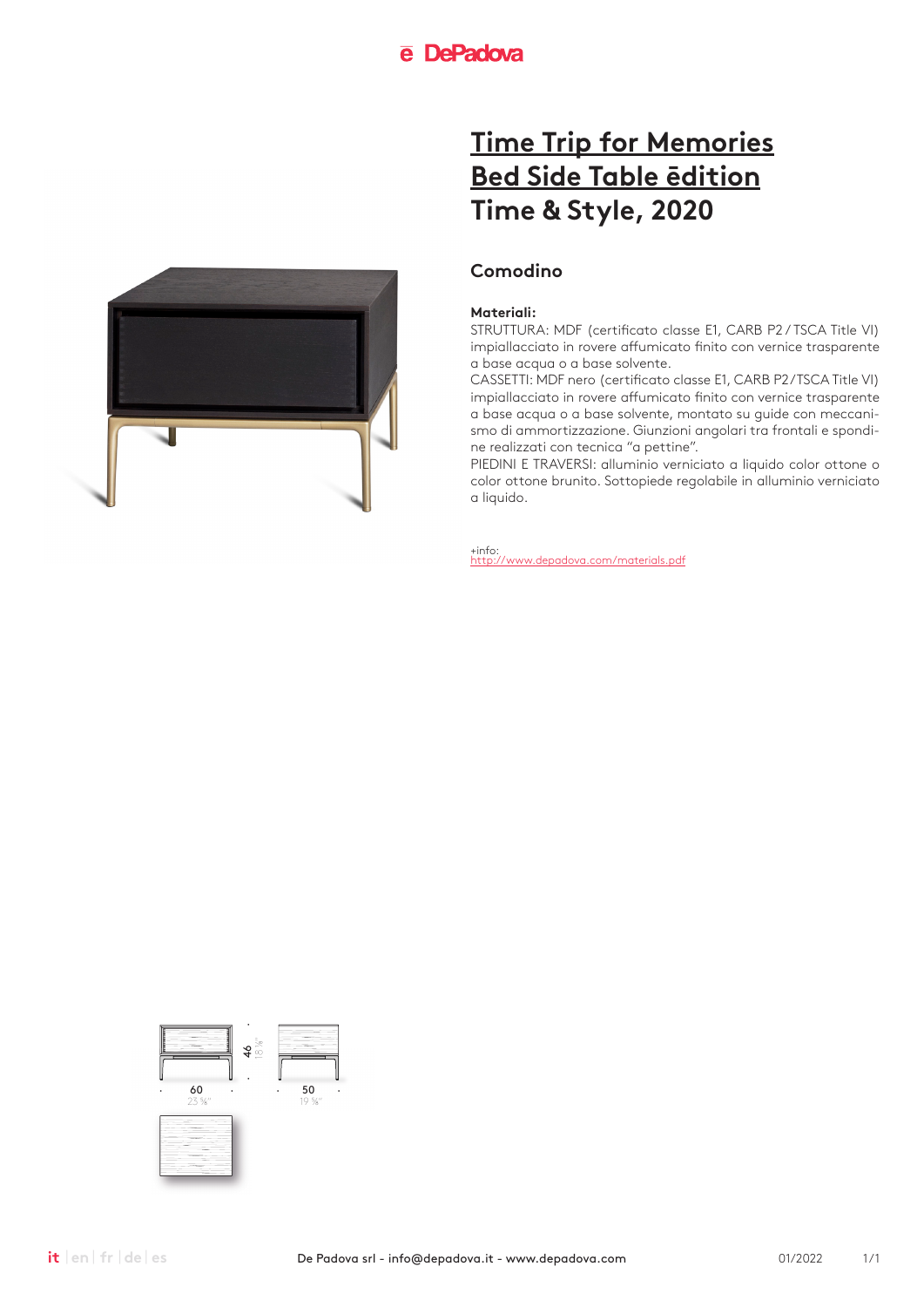

### **Bedside table**

### **Materials:**

CARCASS: MDF (class E1, CARB P2 / TSCA Title VI certified), veneer in smoked oak, finished with transparent water-based or solvent-based coating.

DRAWERS: black MDF (class E1, CARB P2 / TSCA Title VI certified), veneered in smoked oak, finished with transparent water-based or solvent-based coating. Runners with soft-close system. Front panels and sides assembled with finger joint technique.

FEET AND BARS: liquid painted aluminium, brass or bronzed brass coloured. Adjustable glide feet in liquid painted aluminium.

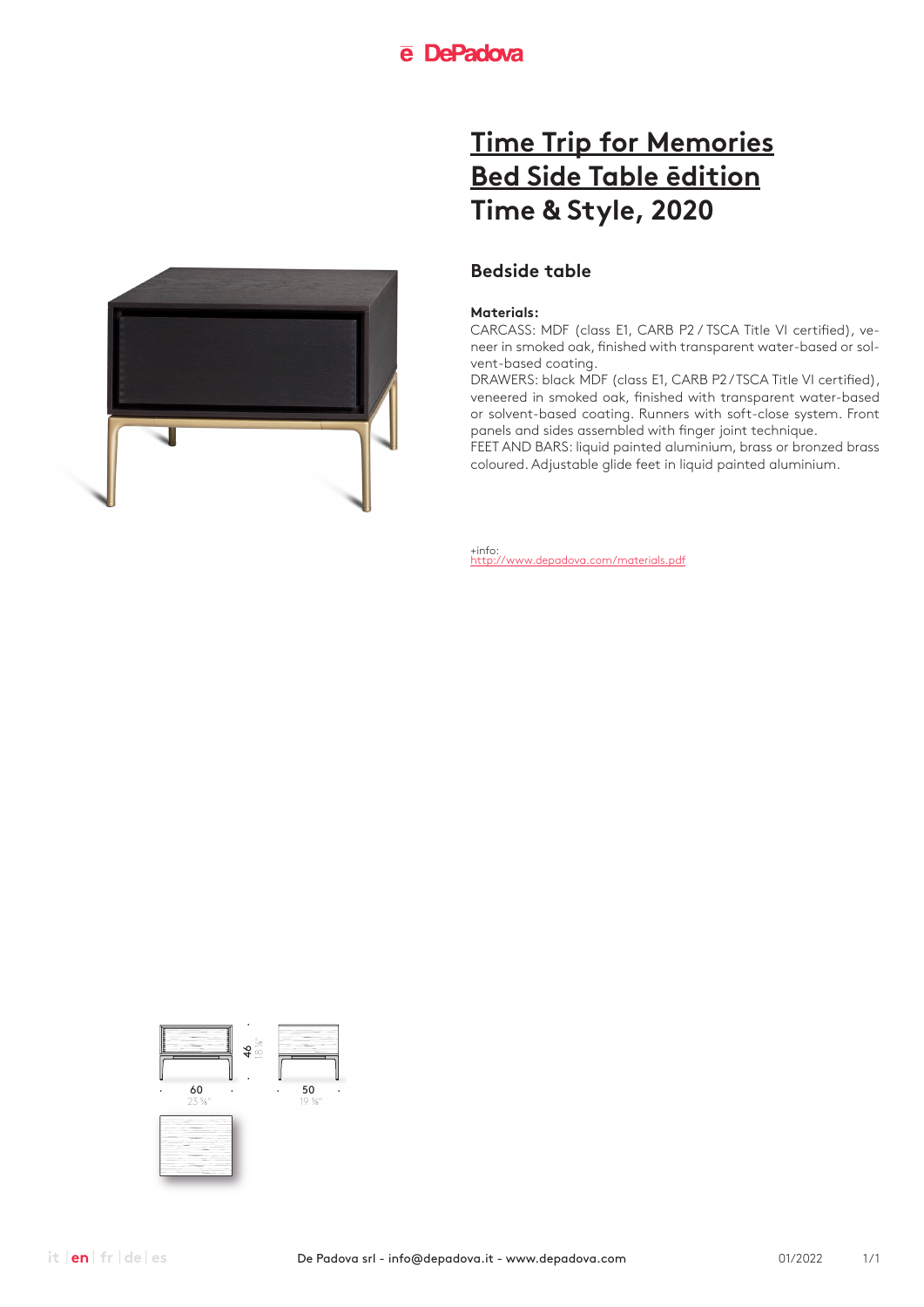

## **Meuble de chevet**

#### **Matériaux:**

STRUCTURE: MDF (certifié classe E1, CARB P2 / TSCA Title VI) plaqué en chêne fumé fini avec peinture transparente à base d'eau ou à base de solvant.

TIROIRS: MDF noir (certifié classe E1, CARB P2 / TSCA Title VI) plaqué en chêne fumé fini avec peinture transparente à base d'eau ou à base de solvant, monté sur des glissières avec mécanisme amorti. Jonctions en cornière entre façades et rebords réalisés avec la technique à entures multiples.

PIEDS ET TRAVERSES: aluminium laqué liquide couleur laiton ou couleur laiton bruni. Patin réglable en aluminium laqué liquide.

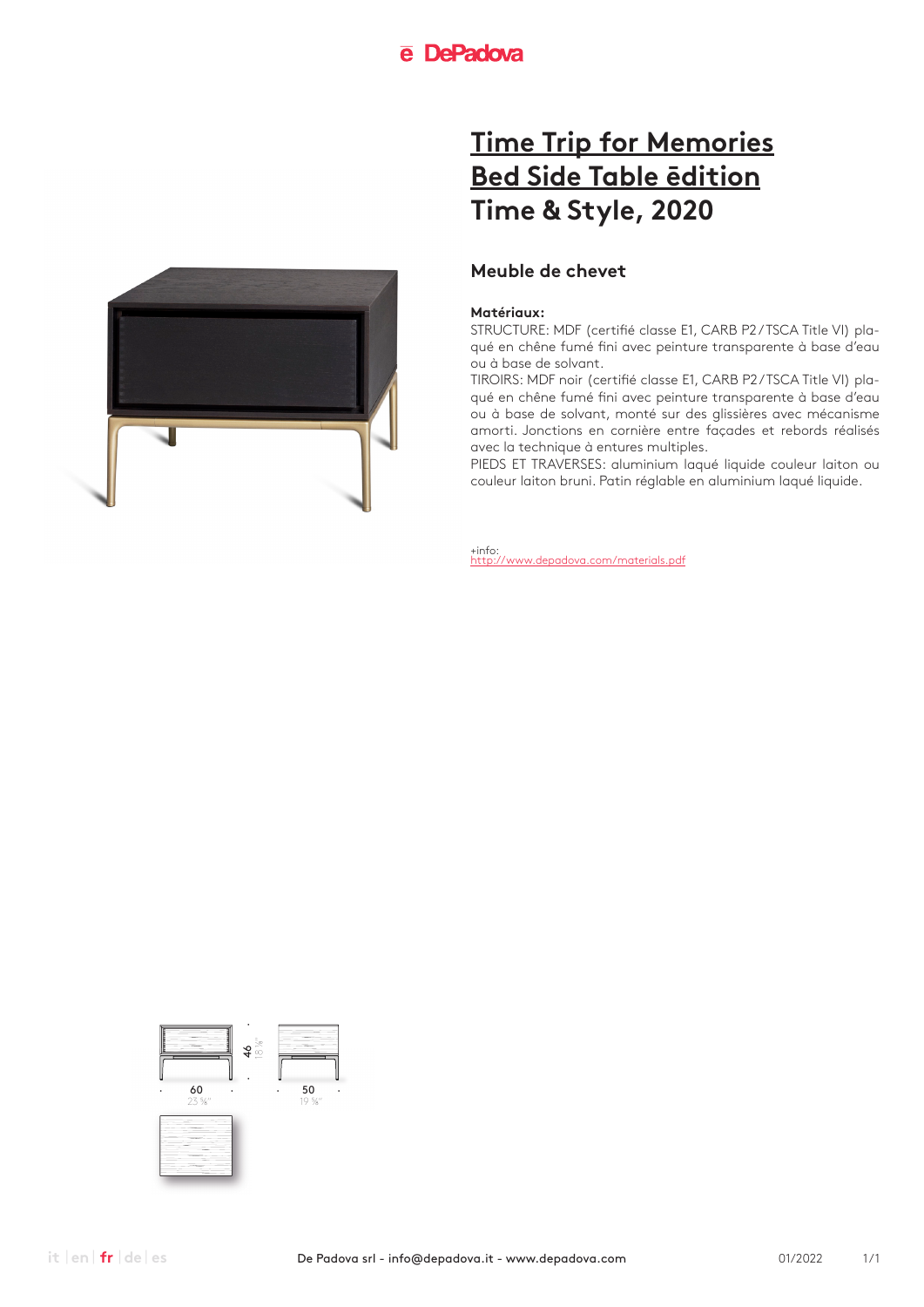

## **Nachttisch**

### **Materialien:**

KORPUS: MDF (zertifiziert Klasse E1, CARB P2 / TSCA Title VI) furniert mit Räuchereiche, endbehandelt mit transparentem Lack auf Wasser- oder Lösemittelbasis.

SCHUBLADEN: MDF schwarz (zertifiziert Klasse E1, CARB P2/TSCA Title VI) furniert mit Räuchereiche, endbehandelt mit transparentem Lack auf Wasser- oder Lösemittelbasis. Führungsschienen mit Einzugsdämpfer. Kammverbindung an den Ecken zwischen Frontpaneel und Seitenwänden.

FÜSSE UND QUERBALKEN: aus nasslackiertem Aluminium, Messingfarben oder Messingfarben brüniert. Verstellbarer Gleitfuß aus nasslackiertem Aluminium.